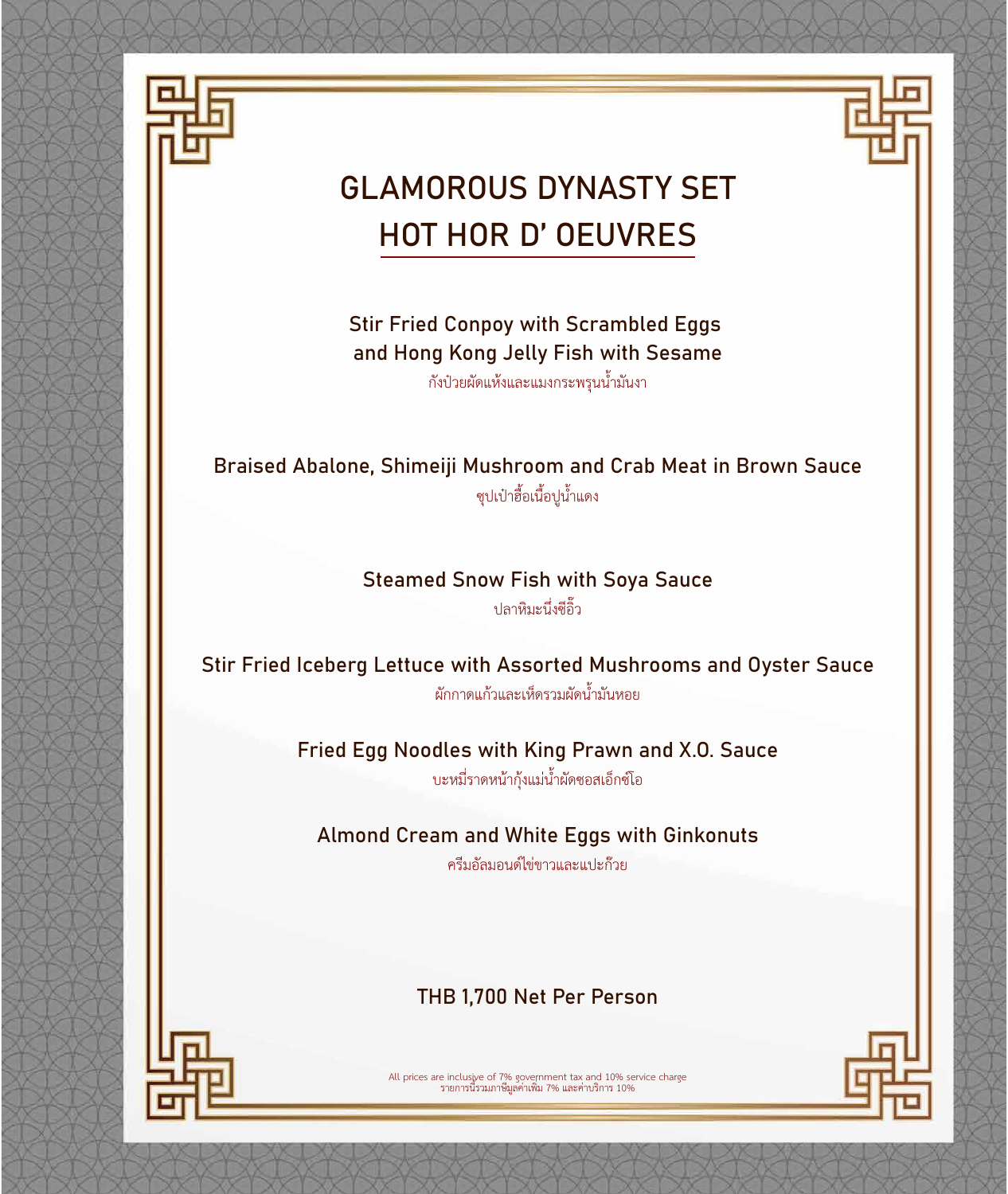

#### JOURNEY TO SILK ROAD 1



Heaven and Earth Hot Combination Platter Drunken Chicken, Filo Shrimp Ball, Scrambled White Eggs with Scallop and Crab Meat

ไกแชเหลา,ลูกชิ้นกุงทอด,หอยเชลลเนื้อปูผัดไขขาว

Braised Fish Maw Soup with Crab Meat in Brown Sauce

ซุปกระเพาะปลาเนื้อปูนํ้าแดง

Roasted Guitar Duck เปดกีตาร

Slow Braised 10 Heads abalone

เปาฮื้อตุนนํ้าแดง

Deep Fried Sandy Goby Fish with Crispy Nut Crust in Soya Sauce ปลาบูทอดซอสเตาโซว

Wok Fried Chinese Spinach with Fish Maw and Black Mushroom Sauce

ผัดผักปวยเลงราดซอสกระเพาะปลาเห็ดหอม

Fried Rice with Salted Fish and Chicken

ขาวผัดปลาเค็มใสไก

Chilled Honeydew Melon and Sago

สาคูแคนตาลูป

THB 16,800 Net ( Including Two Bottles of House Wine Red or White )



All prices are inclusive of 7% government tax and 10% service charge รายการนี้รวมภาษีมูลคาเพิ่ม 7% และคาบริการ 10%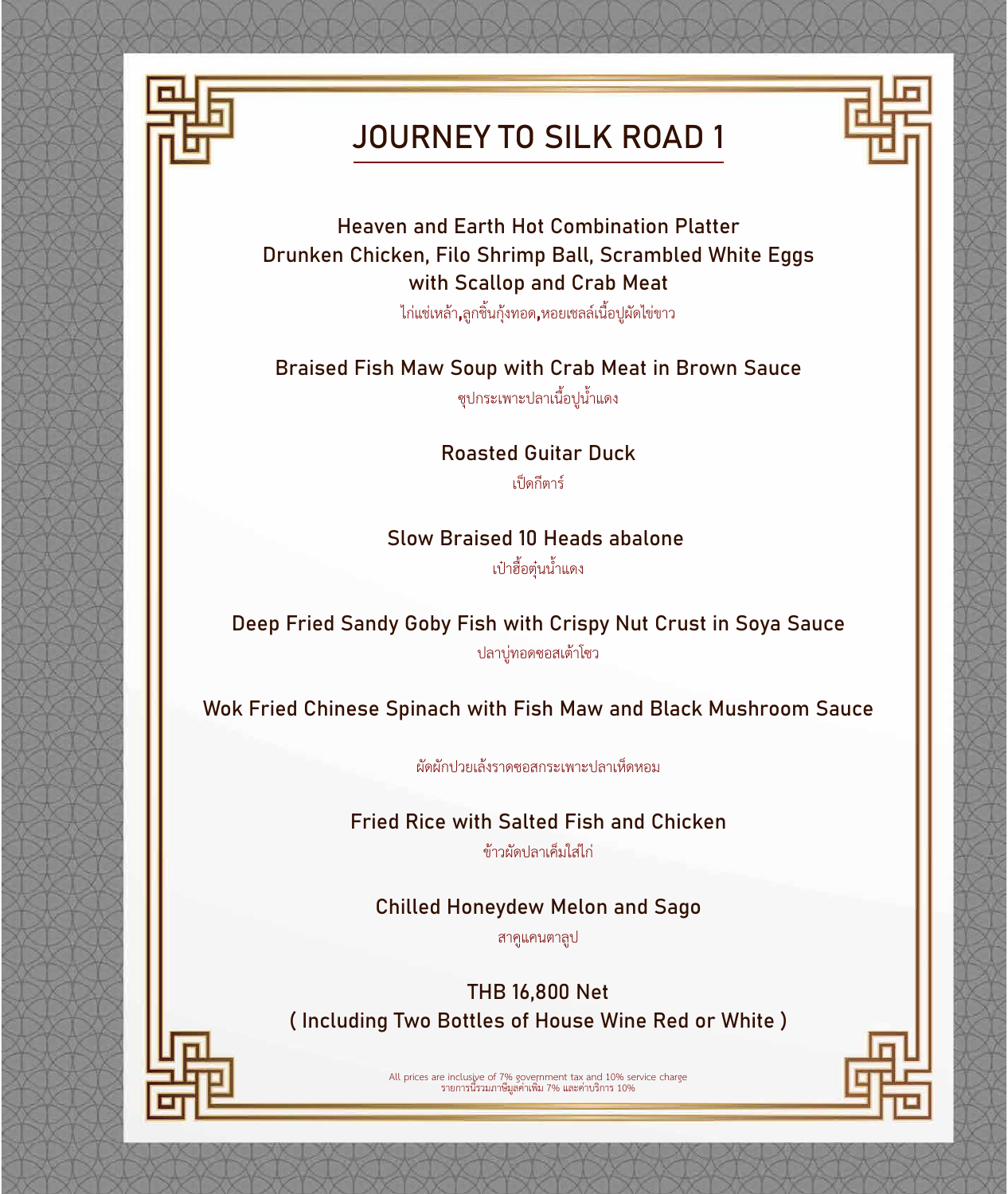

## JOURNEY TO SILK ROAD 2

Heaven and Earth Hot Combination Platter Jelly Fish with Sesame, Drunken Chicken, Crab Meat Roll, Scrambled White Eggs with Scallop

แมงกะพรุนนํ้ามันงา,ไกแชเหลา, ปอเปยะปู,หอยเชลลผัดไขขาว

Braised Fish Maw Soup with Conpoy

ซุปกระเพาะปลากังปวยนํ้าแดง

Roasted Guitar Duck เปดกีตาร

Wok Fried Prawn with Garlic and Chili กุงผัดพริกเกลือ

Sauteed Broccoli with Crab Meat บร็อคโคลี่ราดเนื้อปู

Steamed Sand Goby Fish in Soya Sauce ปลาบูนึ่งซีอิ๊ว

Fried Egg Noodles with Shrimp in Brown Gravy บะหมี่ราดหนากุง

Sesame Dumpling with Almond Milk Cream

บัวลอยงาดําในครีมอัลมอนด

THB 17,800 Net ( Including Two Bottles of House Wine Red or White )



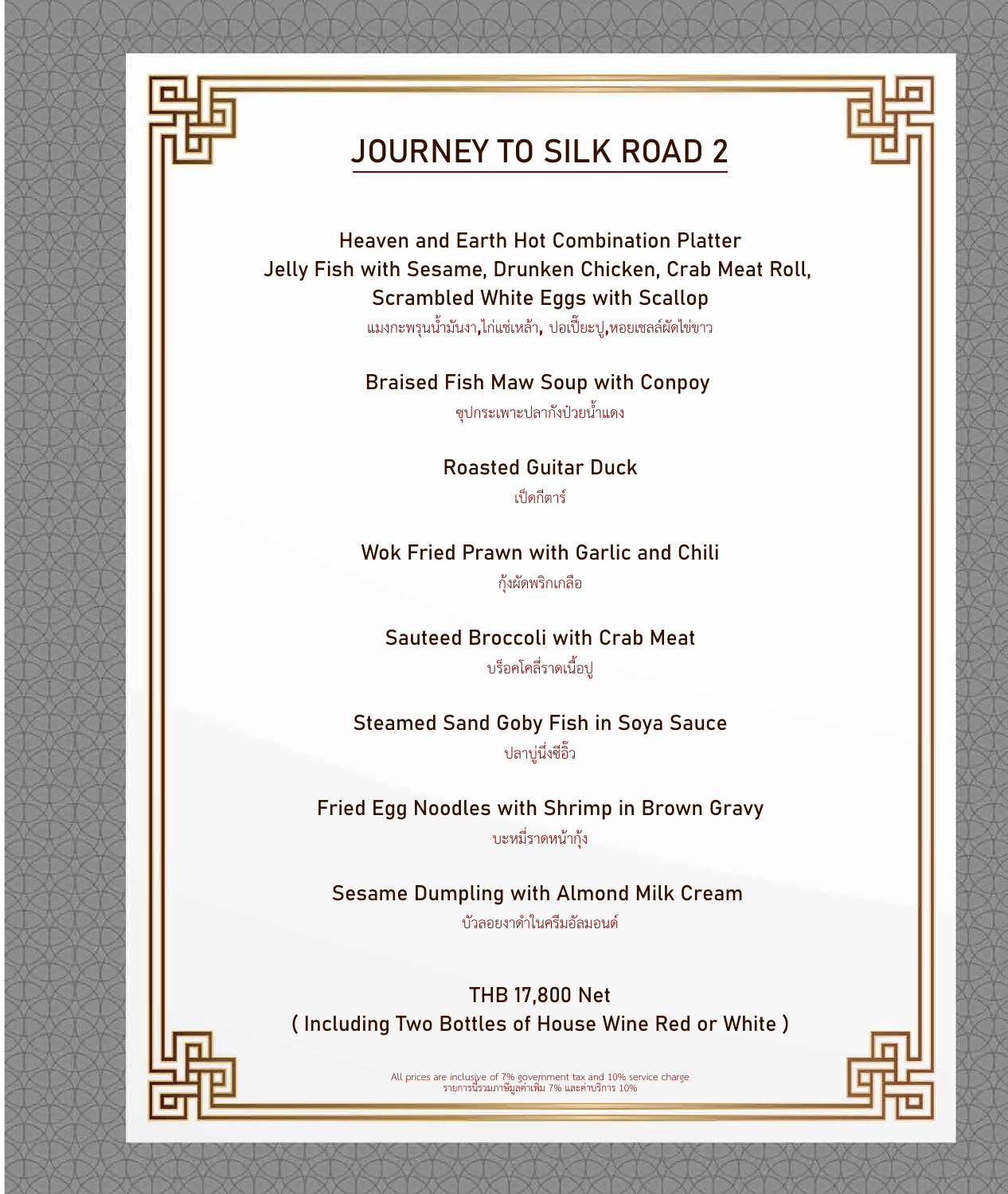

## CHEF'S SIGNATURE DISH

|                                                                                                                                     | <b>THB</b> |
|-------------------------------------------------------------------------------------------------------------------------------------|------------|
| "Teochew" Style Crispy Crab Meat and Shrimp Dumplings<br>หอยจ๊อปูกุ้งสไตส์แต้จิ๋ว                                                   | 720        |
| Marinated Hong-Kong Jelly Fish with Roasted Duck<br>and Cucumber in Hot Bean Paste and Sesame Dressing<br>สลัดเป็ดย่างและแมงกระพรุน | 550        |
| Deep Fried Prawns with Spicy Sauce<br>กุ้งผัดพริกเกลือ                                                                              | 1,200      |
| <b>Grilled Garoupa Fillet with Salted Eggs</b><br>เนื้อปลาเก๋าย่างผัดไข่เค็ม                                                        | 550        |
| <b>Enokitake Gold Sticks</b><br>เห็ดเข็มทองชุปแป้งทอด                                                                               | 300        |
| Braised Tofu Szechuan Style in Clay Pot<br>เต้าหู้ตุ๋นสไตส์เสฉวน                                                                    | 980        |
|                                                                                                                                     |            |
| All prices are inclusive of 7% government tax and 10% service charge<br>รายการนี้รวมภาษีมูลค่าเพิ่ม 7% และค่าบริการ 10%             |            |

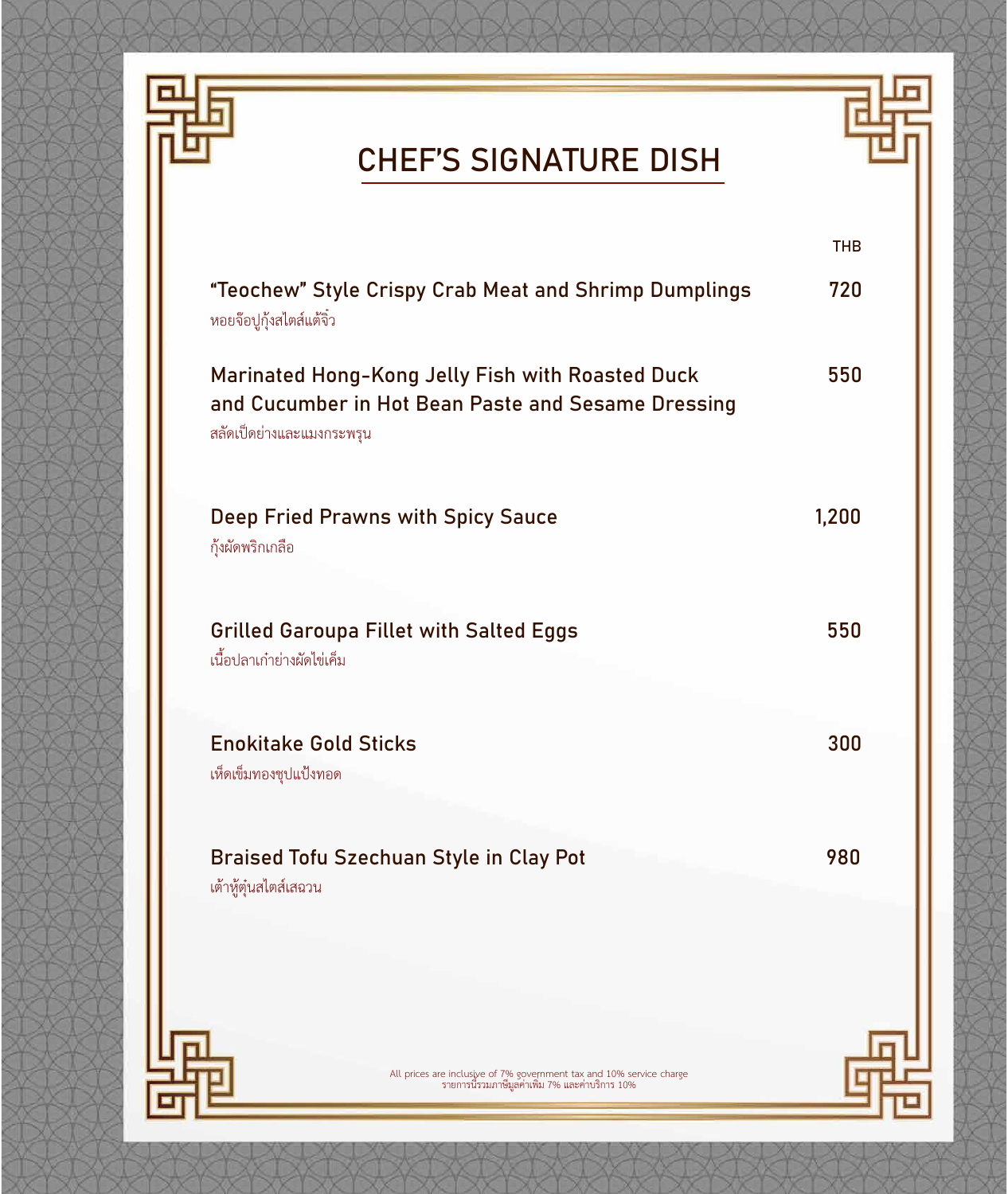

回

## HORS D' OEUVRES อาหารเรียกน้ำย่อย



|                                                                                                                           | THB(S) | THB (M)   |
|---------------------------------------------------------------------------------------------------------------------------|--------|-----------|
| Deep Fried Silver Fish with Salt and Chili<br>ปลาเงินทอดพริกเกลือ                                                         | 390    | 620       |
| <b>Cantonese Scrambled White Eggs with</b><br><b>Scallop and Crab meat</b><br>หอยเซลล์และเนื้อปูกับไข่ขาวสไตล์กวางตุ้ง    | 570    | 1,020     |
| <b>Jelly Fish with Sesame Oil</b><br>แมงกะพรุนน้ำมันงา                                                                    | 270    | 420       |
| Drunken Chicken with Shao Hsing Wine<br>ไก่แช่เหล้า                                                                       | 270    | 420       |
| <b>Deep Fried Crispy Filo Shrimp Balls</b><br>ลูกชิ้นกุ้งทอด                                                              | 570    | 770       |
| <b>Stir Fried Conpoy with Enokitake and</b><br><b>Scrambled Egg</b><br>กังป่วยผัดเห็ดเข็มทอง                              | 570    | 1020      |
| FISH AND SHELLFISH ปลาและหอยเป๋าฮื้อ                                                                                      |        |           |
| <b>Slow Braised 10 Heads Abalone</b><br>เป๋าฮื้อตุ๋น                                                                      |        | 450/Whole |
| 10 Heads Abalone with Fresh Fish Maw<br>and Mushroom in Brown Sauce<br>เป๋าฮื้อกับกระเพาะปลาสดเห็ดหอมน้ำแดง               | 1,980  | 2,880     |
| <b>Snow Fish</b><br>ปลาหิมะ                                                                                               |        | 360/100gr |
| <b>Sand Goby Fish</b><br>ู้ปลาบู่                                                                                         |        | 210/100gr |
| All prices are inclusive of 7% government tax and 10% service charge<br>ี รายการนี้รวมภาษีมูลค่าเพิ่ม 7% และค่าบริการ 10% |        |           |
|                                                                                                                           |        |           |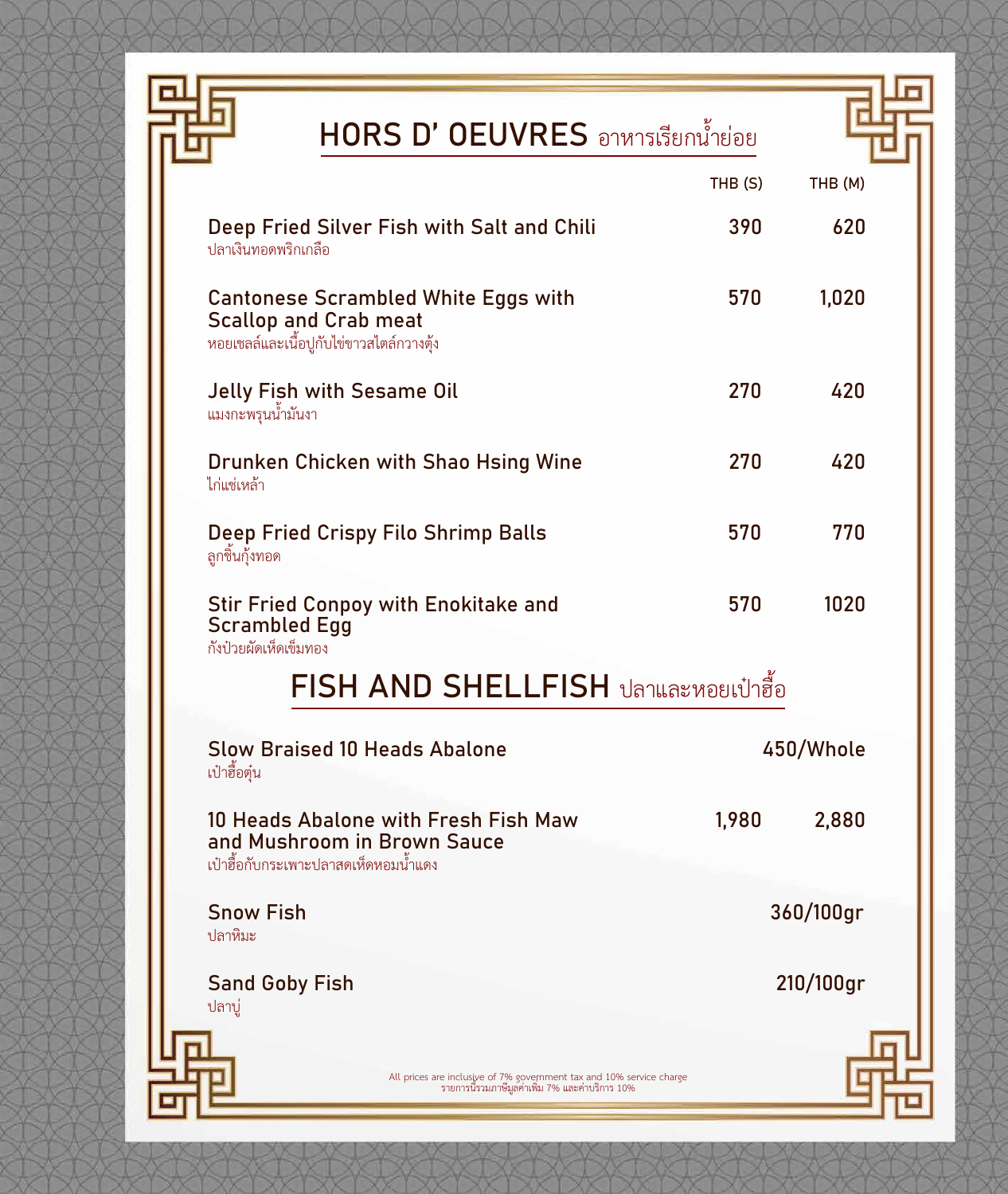



|                                                                                                                         | THB (S) | THB (M)    |
|-------------------------------------------------------------------------------------------------------------------------|---------|------------|
| HORS D' OEUVRES อาหารเรียกน้ำย่อย                                                                                       |         |            |
| Deep Fried Kinu Tofu Salt and Chili<br>เต้าหู้ทอดพริกเกลือ                                                              | 410     | 660        |
| Deep Fried Vegetarian Bean Curd Rolls<br>ฟองเต้าหู้เจทอด                                                                | 410     | 660        |
| SOUP <sub>ซูป</sub>                                                                                                     |         |            |
| Double Boiled Bamboo Fungus Soup and Pakchoi<br>ซุปเยื่อไผ่เจ                                                           |         | 260/person |
| <b>Vegetarian Sweet Corn Soup</b><br>ซุปข้าวโพดเจ                                                                       |         | 260/person |
| <b>MAIN COURSE</b>                                                                                                      |         |            |
| <b>Braised Tofu Szechuan Style in Clay Pot</b><br>เต้าหู้ตุ๋นสไตส์เสฉวน                                                 | 330     | 510        |
| Fried Bean Curd with Black Mushroom in Brown Sauce<br>เต้าหู้น้ำแดง                                                     | 310     | 410        |
| <b>Wok Fried Seasonal Vegetable</b><br>with Vegetarian Oyster Sauce<br>ผัดผักรวมน้ำมันหอยเจ                             | 310     | 410        |
| All prices are inclusive of 7% government tax and 10% service charge<br>รายการนี้รวมภาษีมูลค่าเพิ่ม 7% และค่าบริการ 10% |         |            |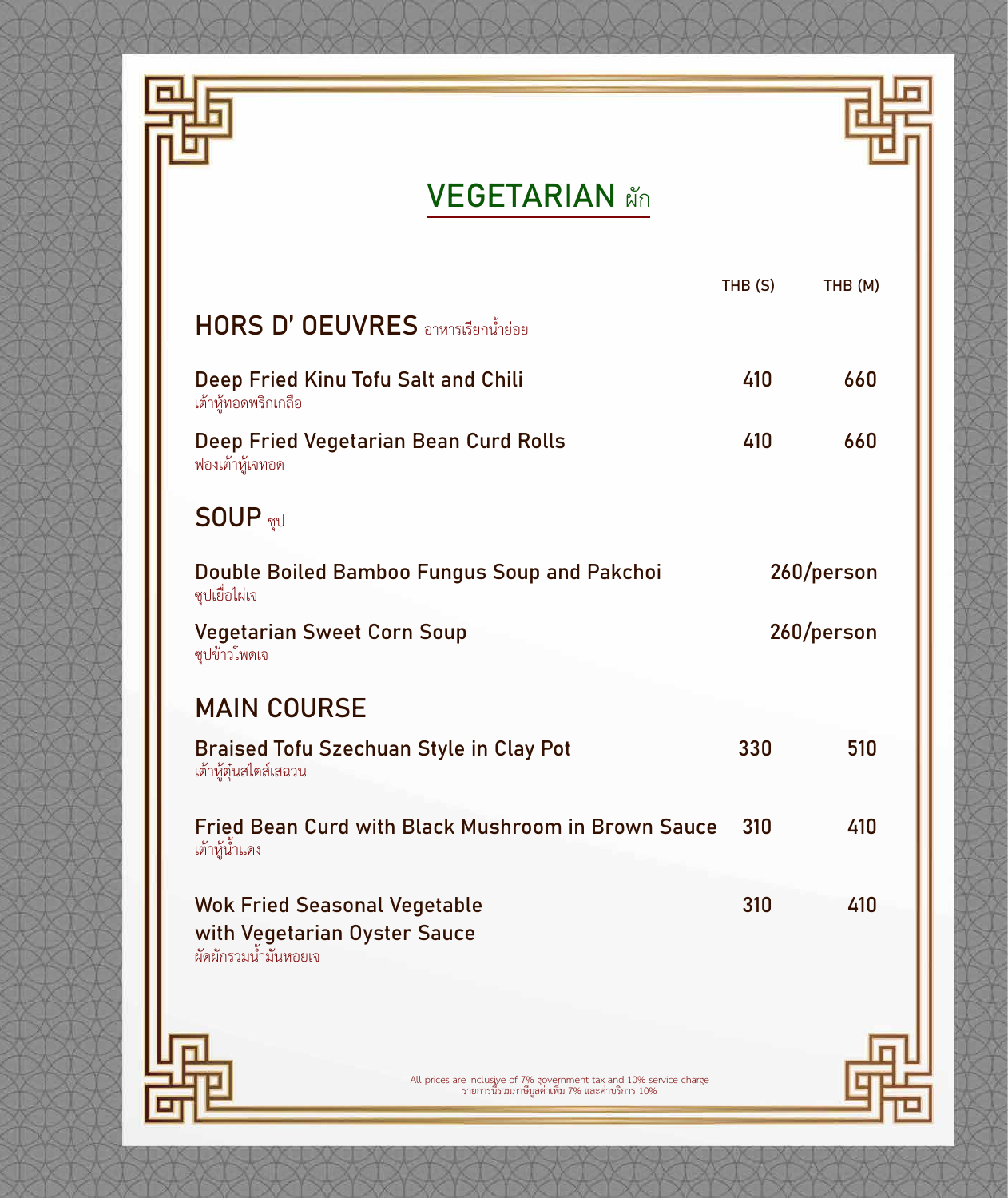

## SOUPS ซุปตางๆ

| Double Boiled Fresh Fish Maw and Conpoy Soup<br>with American Ginseng<br>ซุปกระเพาะปลาสดกับกังป๋วยตุ๋นโสมอเมริกัน | 770        |
|-------------------------------------------------------------------------------------------------------------------|------------|
| <b>Sweet Corn Creamed Soup with Crab Meat</b><br>ซุปข้าวโพดเนื้อปู                                                | 295        |
| Hot and Sour Seafood Soup in Szechuan Style<br>ซุปเสฉวนทะเล                                                       | 320        |
| <b>Superior Fresh Prawn Dumplings Soup</b><br>เกี้ยวกุ้งน้ำ                                                       | 370        |
| <b>Braised Fish Maw Soup with Crab Meat</b><br>ซุปกระเพาะปลาเนื้อปู                                               | 390        |
| <b>Bamboo Pith Soup with Black Mushrooms</b><br>ซุปเยื่อไผ่                                                       | 370        |
|                                                                                                                   | <b>THB</b> |

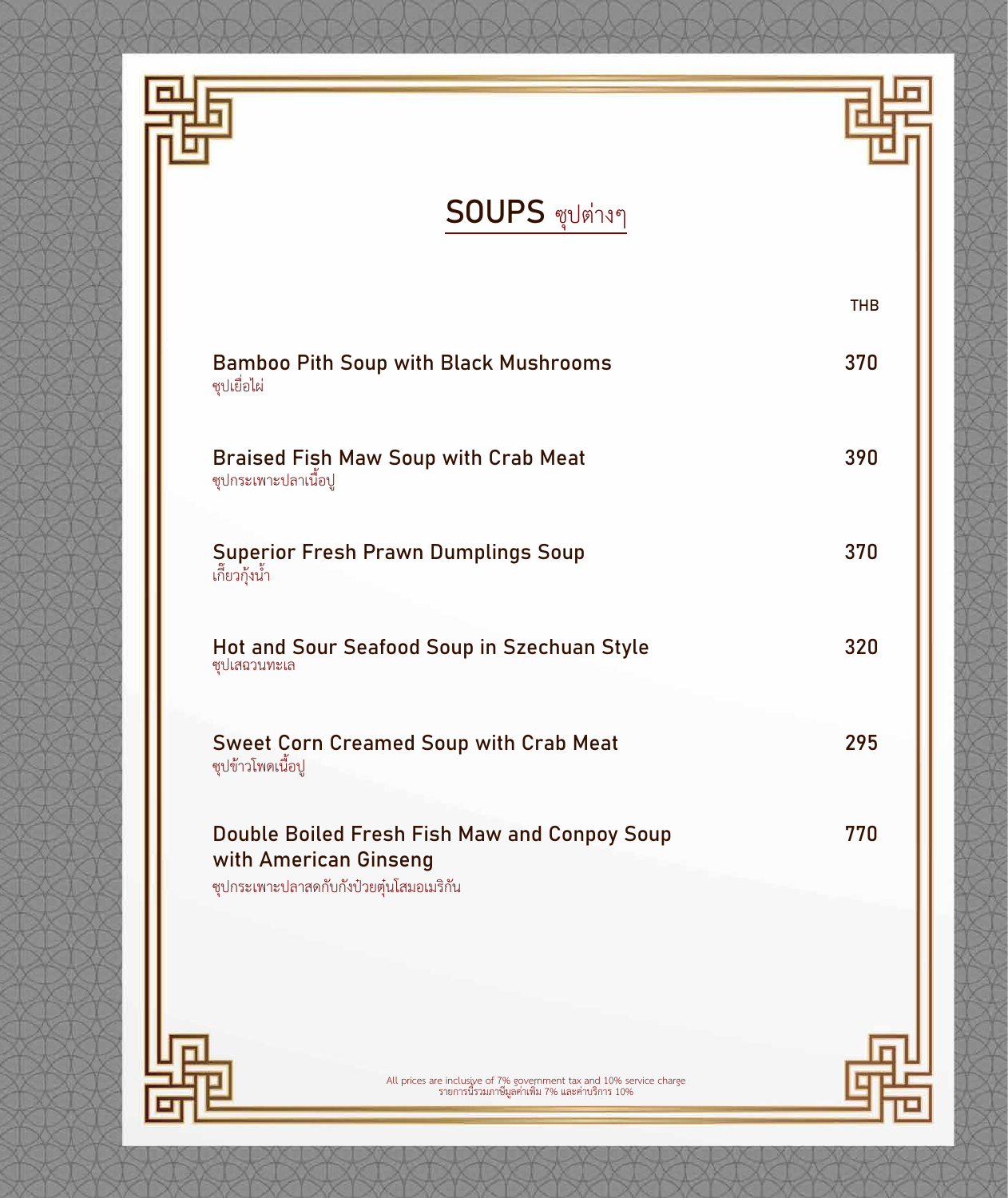

E

# BEEF/PORK AND POULTRY เนื้อ/หมู/ไก

|                                                                                                                         | THB (S) | THB (M) |
|-------------------------------------------------------------------------------------------------------------------------|---------|---------|
| Wok Fried Australian Beef Tenderloin<br>with Shallot Port Wine Sauce<br>เนื้อสันในผัดซอสไวน์แดง                         | 690     | 990     |
| <b>Pan Seared Diced Beef Tenderloin with Pistachio</b><br><b>Nuts and Pepper Sauce</b><br>เนื้อสันในผัดถั่วพิชตาชิโอ    | 690     | 990     |
| Wok Fried Beef Strip Loin with Ginger and Japanese<br><b>Green Onion</b><br>เนื้อผัดต้นหอมญี่ปุ่นและขิง                 | 510     | 590     |
| <b>Braised Chicken "Yang Jiang" style</b><br>ไก่อบหม้อดินสไตล์หยางเจียง                                                 | 370     | 540     |
| Wok Fried Chicken with Cashew Nuts and Dry chili<br>ไก่ผัดเม็ดมะม่วงหิมพานต์                                            | 460     | 510     |
| <b>Wok Fried Chicken with Szechuan Sauce</b><br>ไก่ผัดซอสเสฉวน                                                          | 330     | 490     |
| Wok Fried Pork Fillet with Sweet and Sour Sauce<br>หมูผัดเปรี้ยวหวาน                                                    | 360     | 490     |
| <b>Pan Seared Dice Pork Tenderloin with</b><br><b>Pistachio Nuts and Pepper Sauce</b><br>หมูผัดถั่วพิชตาชิโอ            | 470     | 670     |
| All prices are inclusive of 7% government tax and 10% service charge<br>รายการนี้รวมภาษีมูลค่าเพิ่ม 7% และค่าบริการ 10% |         |         |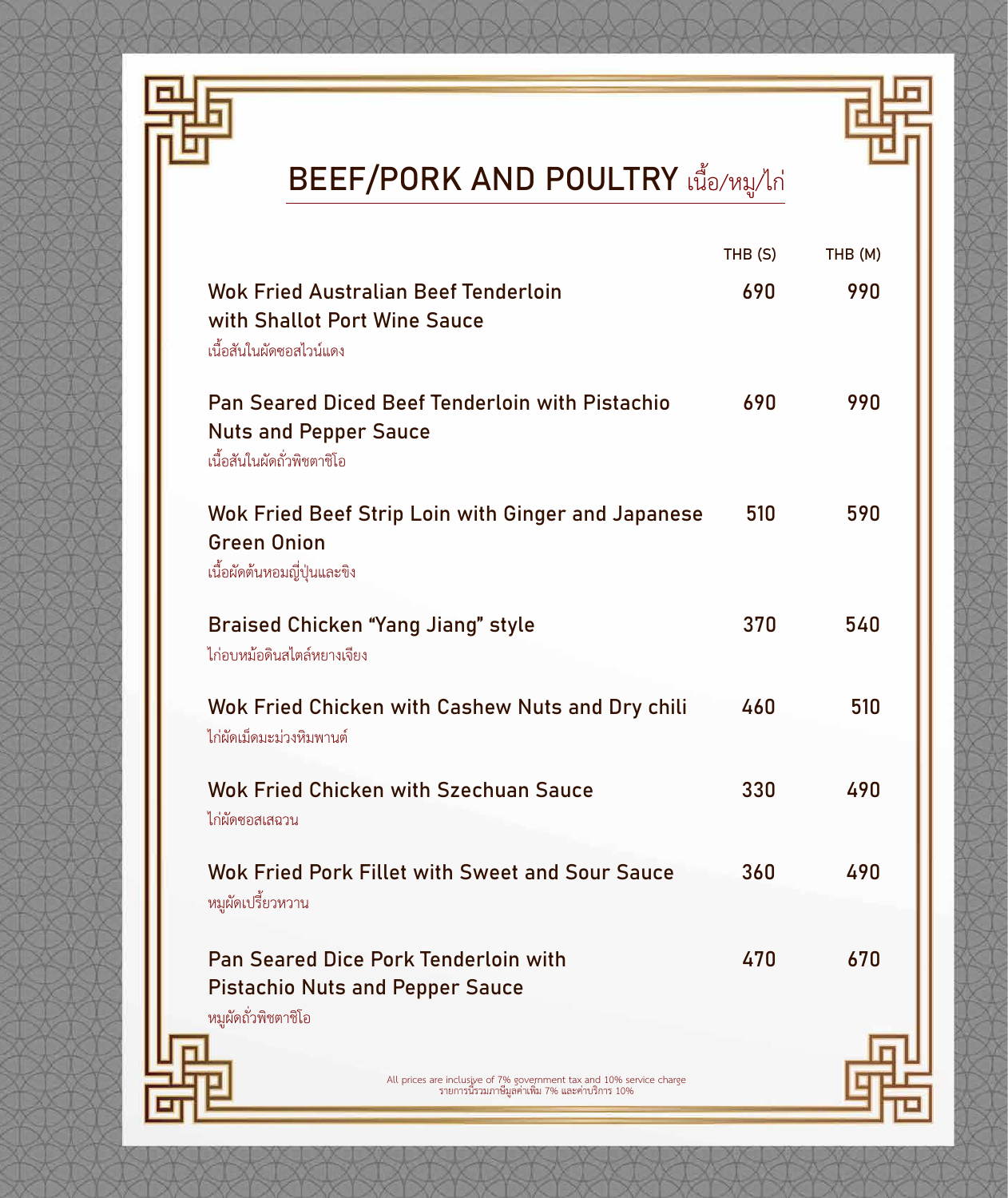



## BARBECUE & ROAST บารบีคิวและอาหารอบ

|                                                                                                                         | THB (S) | THB (M)     |
|-------------------------------------------------------------------------------------------------------------------------|---------|-------------|
| <b>Beijing Roasted Duck with Chinese Crepes</b><br>เป็ดปักกิ่ง                                                          |         | 1,540/Whole |
| <b>Barbecue Roasted Duck</b><br>เป็ดย่าง                                                                                | 490     | 790         |
| <b>Roasted Guitar Duck</b><br>เป็ดกีตาร์                                                                                |         | 1,240/Whole |
| <b>Honey Glazed Barbecue Red Pork "Char Siew"</b><br>หมูแดงอบน้ำผึ้ง                                                    | 390     | 640         |
| <b>Crispy Barbecue Pork Belly</b><br>หมูกรอบ                                                                            | 390     | 690         |
| Fried Rice ข้าวผัด                                                                                                      |         |             |
| <b>Fried Rice "Hokkien" Style</b><br>ข้าวผัดฮกเกี้ยน                                                                    | 360     | 660         |
| <b>Fried Rice "Yang Chow" Style</b><br>ข้าวผัดหยางโจว                                                                   | 310     | 410         |
| <b>Fried Rice with Crab Meat</b><br>ข้าวผัดปู                                                                           | 390     | 760         |
| <b>Steamed Rice</b><br>ข้าวสวย                                                                                          |         | 35          |
| All prices are inclusive of 7% government tax and 10% service charge<br>รายการนี้รวมภาษีมูลค่าเพิ่ม 7% และค่าบริการ 10% |         |             |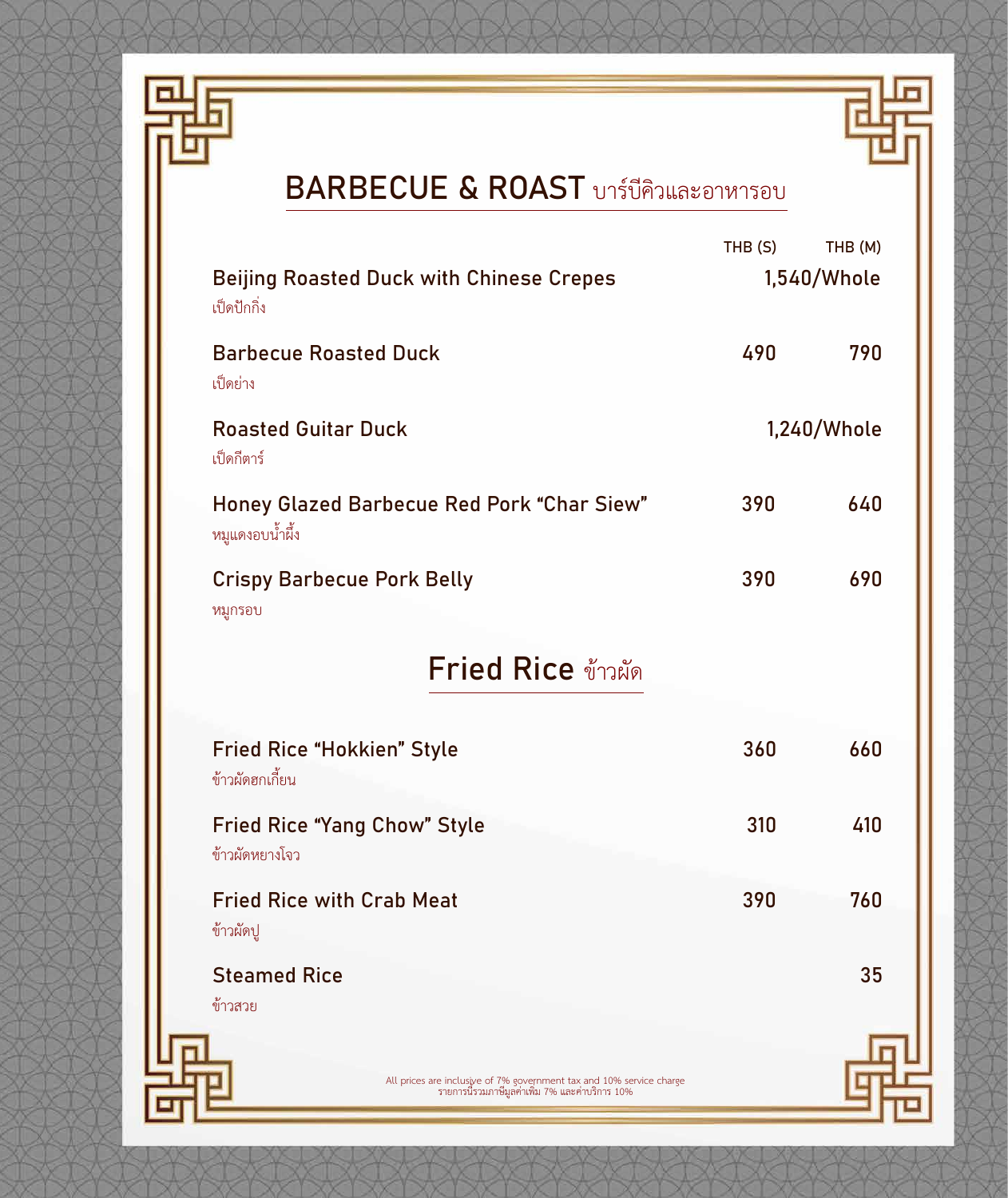

Eı



|                                                                                                                         | THB (S) | THB (M) |
|-------------------------------------------------------------------------------------------------------------------------|---------|---------|
| <b>Braised Chinese Spinach with Conpoy</b><br>ปวยเล้งราดกังป่วย                                                         | 590     | 860     |
| <b>Braised Hong Kong Kale with Conpoy</b><br>คะน้าฮ่องกงราดกังป่วย                                                      | 510     | 710     |
| <b>Wok Fried Broccoli with Crab Meat</b><br>ผัดบร็อคโคลี่ราดเนื้อปู                                                     | 410     | 590     |
| Wok Fried Hong Kong Kale with Garlic<br>คะน้าฮ่องกงผัดกระเทียม                                                          | 350     | 550     |
| <b>Szechuan Stewed Bean Curd</b><br>with Minced Pork<br>เต้าหู้เสฉวนอบหม้อดิน                                           | 330     | 510     |
| <b>Braised Mixed Vegetables</b><br>with Shitake Mushrooms in Brown Sauce<br>ผัดผักรวมเห็ดหอมน้ำแดง                      | 340     | 530     |
| <b>Wok Fried Chinese Spinach with Oyster Sauce</b><br>ผักปวยเล้งผัดน้ำมันหอย                                            | 340     | 530     |
| <b>Wok Fried Chinese Spinach with Garlic</b><br>ผักปวยเล้งผัดกระเทียม                                                   | 340     | 530     |
| All prices are inclusive of 7% government tax and 10% service charge<br>รายการนี้รวมภาษีมูลค่าเพิ่ม 7% และค่าบริการ 10% |         |         |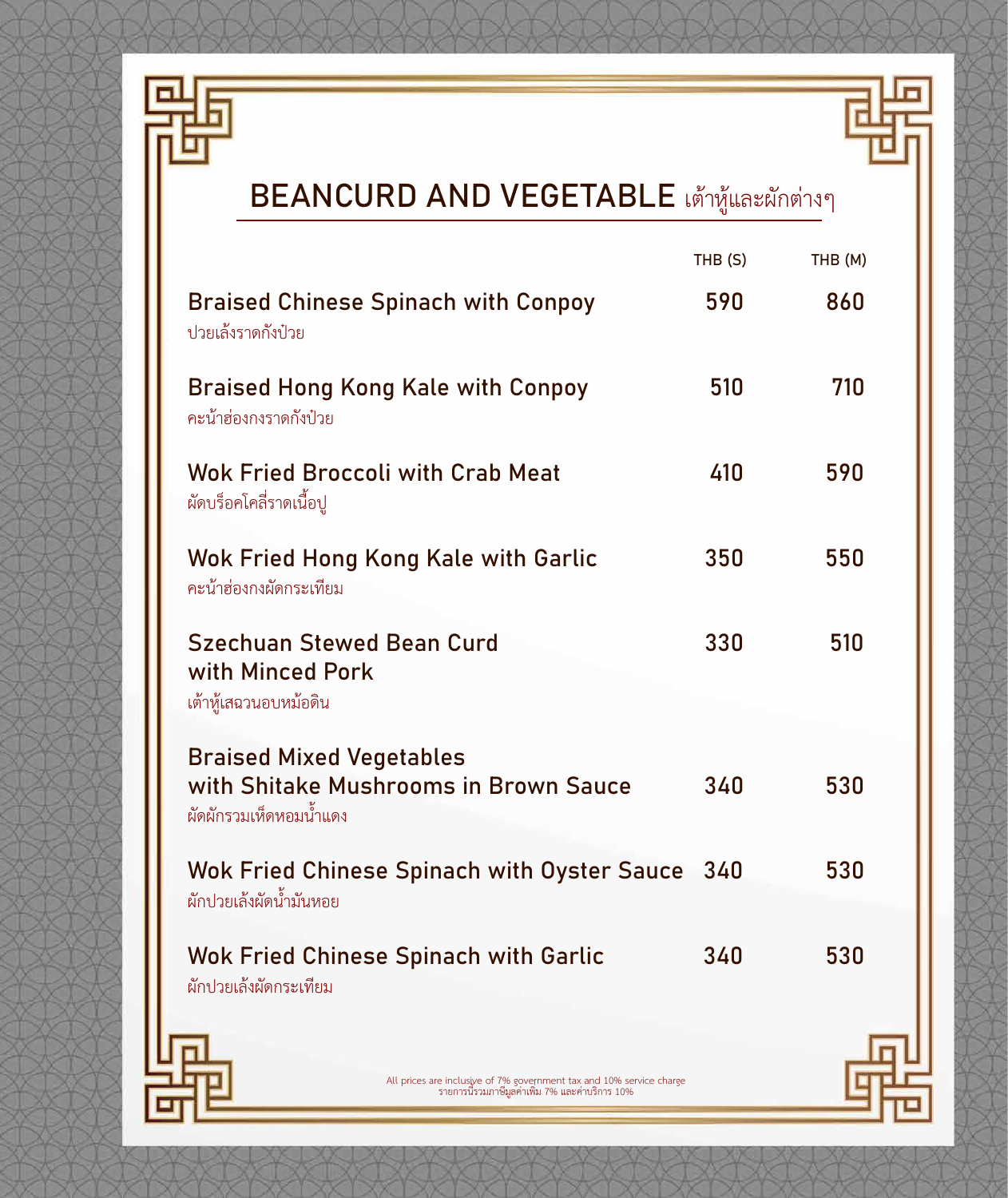

## NOODLES กวยเตี๋ยว

|                                                                                                                         | THB(S) | THB (M) |
|-------------------------------------------------------------------------------------------------------------------------|--------|---------|
| <b>Braised Cantonese "E-FU" Noodles</b><br>with Crab Meat<br>บะหมี่อีฟูใส่เนื้อปู                                       | 410    | 760     |
| Fried Egg Noodles "Hokkien" Style<br>บะหมี่ผัดสไตล์ฮกเกี้ยน                                                             | 360    | 490     |
| <b>Fried Egg Noodles with Shredded Chicken</b><br>โกยซีหมี่ไก่                                                          | 360    | 490     |
| <b>Cepes Noodles with Assorted Mushrooms,</b><br><b>Ginger and Onion</b><br>ราดหน้าเห็ดรวม                              | 390    | 490     |
| <b>Baked Shredded Roasted Duck</b><br>and Vermicelli Noodles<br>เส้นหมี่เป็ดย่างเส้นผักดอง                              | 370    | 550     |
| <b>Egg Noodles Soup with Shrimp Wonton</b><br>บะหมี่เกี้ยวน้ำกุ้ง                                                       |        | 360     |
| <b>Egg Noodles Soup with Seafood</b><br>บะหมี่น้ำทะเล                                                                   |        | 360     |
| <b>Egg Noodles Soup with Barbecue Red Pork</b><br>บะหมี่น้ำหมูแดง                                                       |        | 260     |
| All prices are inclusive of 7% government tax and 10% service charge<br>รายการนี้รวมภาษีมูลค่าเพิ่ม 7% และค่าบริการ 10% |        |         |